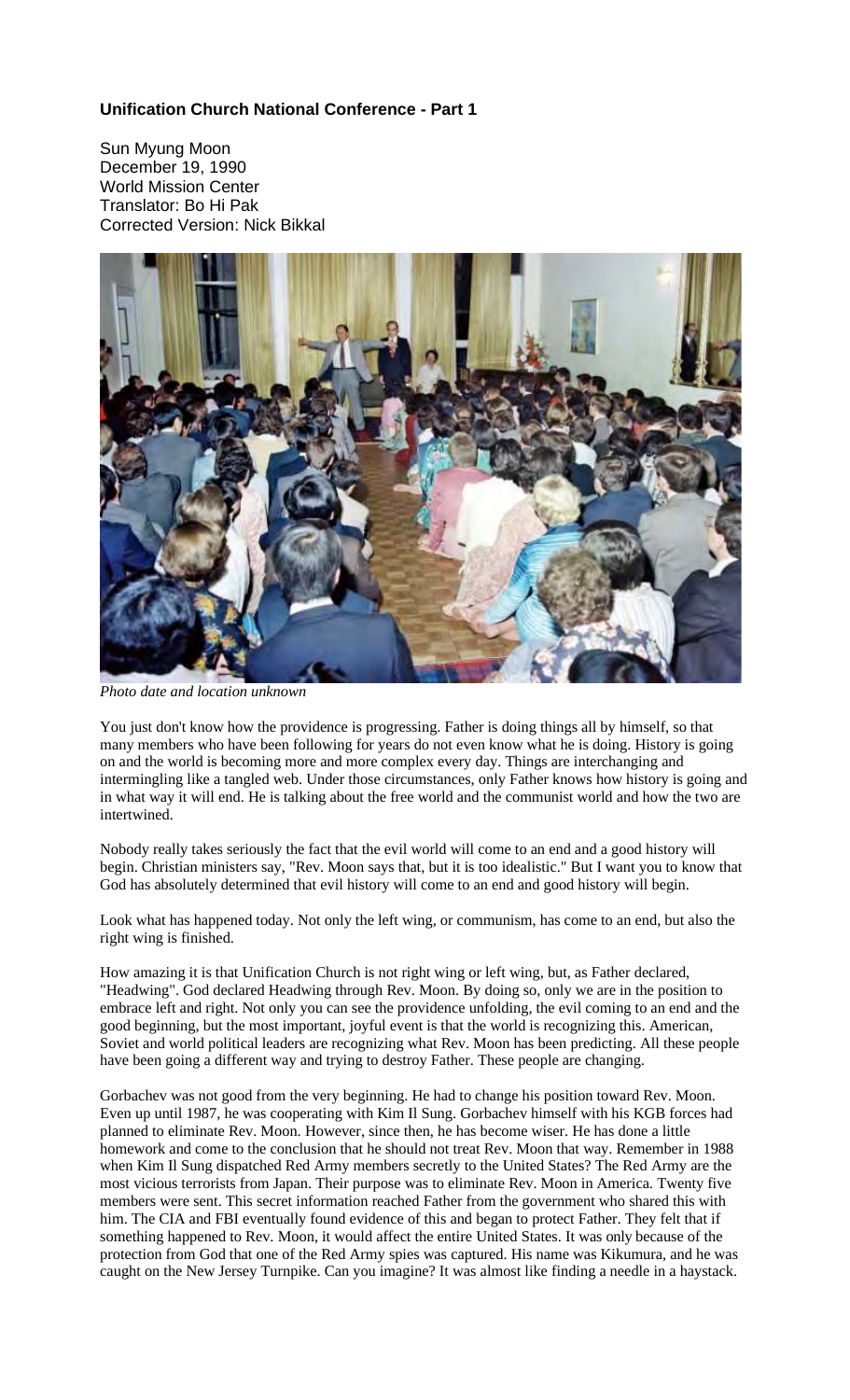In hindsight, there is another amazing thing. When Rev. Moon was indicted, the Justice Department was grinning ear to ear. They were one thousand percent sure that he would not return from Korea. They thought they had gotten rid of him. But on the contrary, Rev. Moon came back the very next day. He didn't care about the trial, only about God's mission. He could not abandon the mission. If Father had not come back at that time, what would have happened? All these great things would not have happened.

So you can see that Father is not concerned for his own safety. If you want to accomplish some great divine mission given by God, you must risk your life. In April of 1990, Father had his Moscow rally as predicted. In the eight months since then, how much the providence has moved! Father's fame has spread greatly.

Father decided to invite and teach brilliant college students from the Soviet Union. A plan to teach three thousand students has been formulated and already one thousand have come. Each time a group of 250 came, it was the American State Department, not the Soviet government, which put a roadblock at every step of the way. It was incredibly difficult for the Soviet students to get visas to come to America, until the fourth group came. Now everything has changed.

When the fourth group was preparing to come, the students still did not have visas by the scheduled departure time. The State Department thought the students would be helpless without visas. But the next day, protests came like a shower of bullets from congressmen, senators, governors and police chiefs. The State Department surrendered and issued visas right away. They said they normally have to receive a formal approval through the United States embassy in the Soviet Union. But they were so afraid of political upheaval that they simply sent a fax telling them to give the students visas. After that, the State Department changed their policy. They said, in regard to the students invited by Rev. Moon, the State Department is not involved any more. The United States embassy in Moscow may issue any visas they want

The students' plane reservation was for 11 A.M., and they didn't have their visas yet. The Soviet cosponsors and Novosti press agency and others all told them, "Forget it. The United States bureaucracy will not work that fast. You better all go home and wait a few days and we will let you know." But our side said "No! The visas will be available tomorrow. Don't let the students go too far away. Let them wait here." The Soviets said, "We know the United States government too well. The visas won't come." But we promised the visas would come by 11 A.M., and they did. There was one problem, however. How could the airline personnel process 250 passengers in time? They just handed out one visa and one ticket to each student, not even checking the names! How incredibly history has progressed!

The atmosphere has totally changed. The United States, including the State Department, is competing with the Soviet Union over who will have more love and attention from Rev. Moon! They don't want to be defeated regarding this. They are very keen about which country Rev. Moon pays more attention to, the Soviet Union or the United States. This is a good sign.

The most dramatic, romantic and exciting things are happening today. Their origin is not just in the last 40 or 70 years of Father's life, but back almost 250 million years of human history. God has been working from that time with the aim of reaching this particular moment. All the indemnity of history has culminated in these things happening.

Father has always given the credit totally to God, and he especially wants to do that today. Can you think of it, 200 years ago God made this brand new Christian nation and allowed it to prosper. But America has been weakening, and needs a lot of help. It is dying. As this was happening, communism appeared on the horizon 73 years ago with the slogan, "We are the hope and salvation of humanity." Yet communism killed at least 170 million people. Now, 73 years later they wave the white flag and surrender. This is a special moment that has developed in time for America, for the Soviet Union and for Father.

In 1920 Father was born. He laid a foundation in Korea and Japan and then came to America in 1971 and laid a foundation here. In 1990, Father is in a position to deal with the two crumbling worlds. Look at the timing. It is so precise. Nobody else can plan this kind of timing except Almighty God Himself. Providential will has made these things possible. The amazing thing is, God made the environment such that there is no choice other than to go to the Unification Church. There is only one way to go. In other words, Father is almost like a fisherman, driving all the fish into one hole.

Have Father and the Unification Church just been waiting around these last 70 years for these things to happen? No. For the last 40 years Father has been completely paying the historical debt of humanity. All that indemnity has been paid in forty years. Father laid the foundation from scratch, from nothing, building step by step to be ready to deal with the two crumbling worlds.

This is 1990 and now Father is 70 years old, facing another decade in his life. Father exactly prepared and timed his foundation to be ready to move forward into a new era, a new beginning. Moses, at the age of 80 was beginning the exodus. In the same way, Father is beginning the universal exodus as he begins his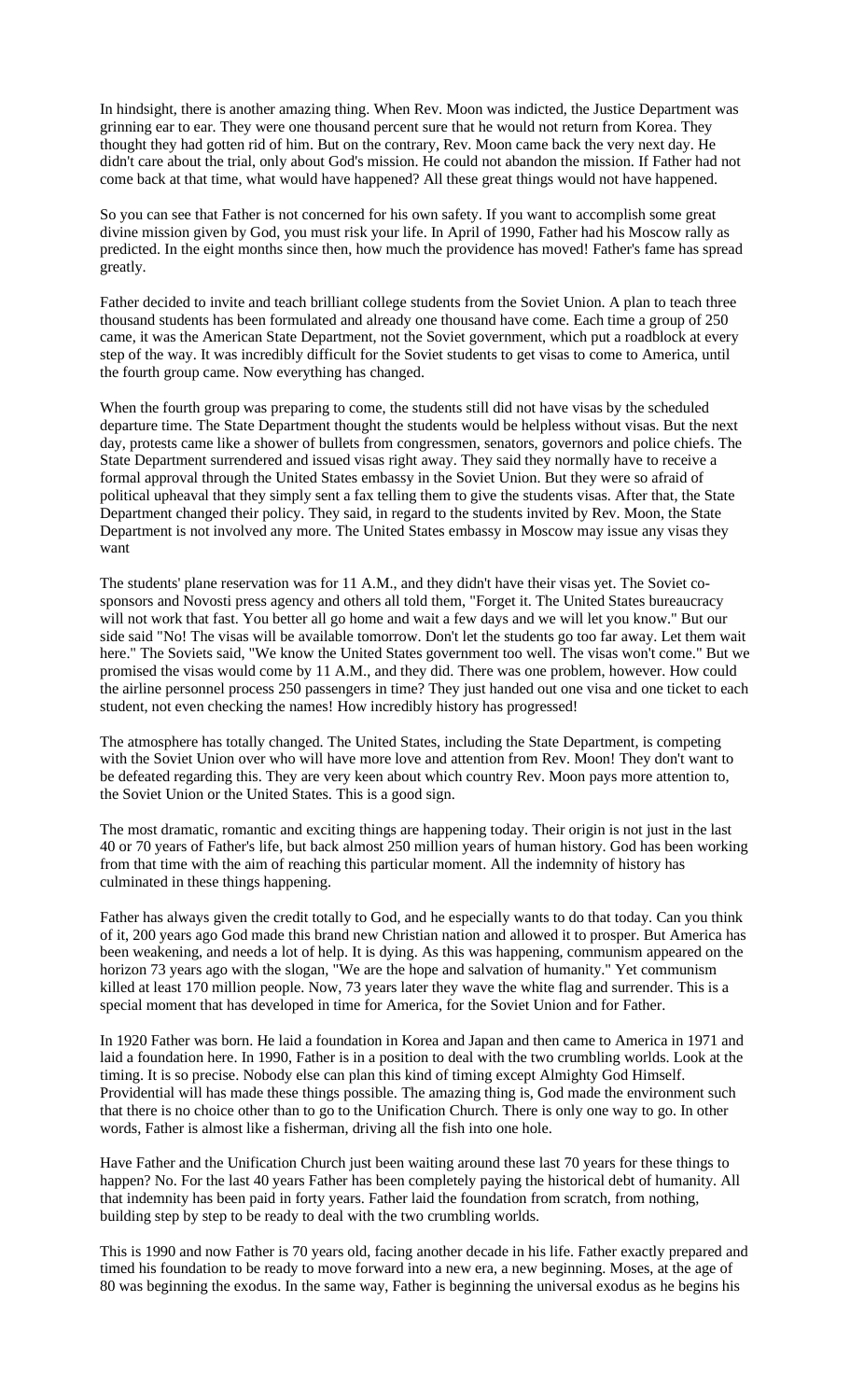eighth decade. It is the exodus from sin, from crime, from all immorality.

How much change has come in this one year of 1990 in terms of the providence centering on Father and in terms of the world situation? Imagine this kind of change being repeated every year for the next ten years. Who is going to be a champion and a worker for the next ten years?

In a 70 year period, True Parents' mission has been accomplished, consummated and fulfilled to perfection. Not only did they pay the indemnity, not only did they lay the entire groundwork, but they brought unity between the spirit world and physical world. Father laid the foundation for each of you to be victorious in the next ten years. It will be your ten years, in which you can win the foundation that True Parents have created.

At the time of Jesus, the Israelites were twelve different tribes. If those twelve tribes had accepted Jesus and gone into the world spreading his message they would have made the kingdom of God on earth at that time. They failed. Today, centering on True Parents, the blessed couples as tribal messiahs, making up the twelve different tribes, have already gone out to the entire world. What those twelve tribes failed to do two thousand years ago, we shall accomplish.

Up to this time, the Unification Church has been attacked and persecuted from all four directions. The world tried to bury us. But from 1990 on what will happen? Instead of trying to bury us, they will try to lift us up. The names of the Unification Church and Rev. Moon will be lifted up and up and will blossom. Do you really believe this will happen? When this happens, who shall oppose us? Not the American people. The position of the elder son has been restored now. The Unification Church is in the elder son's position and the United States government and people are in the younger brother's position. Nobody will oppose the elder brother. They all have to listen to Rev. Moon's message and say that it is right. When you really preach about Father, they will listen and agree. The same thing will happen in America that happened in the Soviet Union with Soviet lawmakers.

The elder son's birthright has been restored. So, there are True Parents, elder son, and second son all on God's side. There is no division. Satan cannot invade that united realm. That is the Principle. It is an absolute winning point for God's side.

This year, 1990, we celebrated the 31st Children's Day. That means 30 years have elapsed. Jesus' life was 30 years. Father made a declaration in Korea on the last Children's Day. The spirit world has been in the elder son's position or Cain's position and the earth has been in Abel's position. The spirit world has been exploiting the earth for its own benefit. Father has said that this will happen no longer. He declared to the spirit world that they are now restored to God's side and must come down to earth and help Abel. This was declared by True Parents.

Knowing this truth to the bone, the spirit world is now completely at our command and every level shall surrender to us. We need guts to push and every obstacle in front of us will fail down. In the entire world, no one has not spoken badly of Rev. Moon and the Unification Church. When they discover what is right, they will feel guilty. When you tell them the truth, they will quake because they are ashamed within their own hearts. Their conscience hurts and for that reason they will quickly change and ask, "How can I cooperate with you?" At this time, you don't have to worry about any country. All of them will have a national policy to follow Headwing Godism.

In the Garden of Eden, if Adam and Eve had not fallen and had become perfect, creating a family and tribe and so on, there would not be such a thing as a nation. There would be no barriers, no world as we see it now. What would there be then in the Garden of Eden? The spirit world would be guiding everybody. That's all. The spirit world would say, "We only follow Adam's family. That's our mission." Automatically Adam and Eve would have had complete dominion over the entire world

Today we need blessed couples, chosen people, to turn around from their satanic past, one after another, increasing God's power. People still opposing will say, "Don't go to Unification Church!" But in their hearts they themselves are already going, they're already inside the Unification Church, because their internal mind knows where they should live. This is that kind of time.

The truth will give you guts. First, you have True Parents. Second, you are the restored elder son and a tribal messiah. Your mission is also to restore kingship. Can Satan oppose you? In the Garden of Eden Satan didn't have True Parents, the elder son's birthright or tribal messiahship or kingship. None of those things existed in the Garden of Eden. Satan commanded everything. Today we have True Parents, restored elder sonship, and kingship. We can go far beyond the level of Satan. In other words, Satan is completely overwhelmed.

Are you the elder sons of God's kingdom centering on True Parents? Centering upon True Parents is the only way you can receive the elder son's birthright. Satan's world doesn't have this kind of elder son's birthright power. Satan recognizes that only Father has this power and bows down to him. This is the time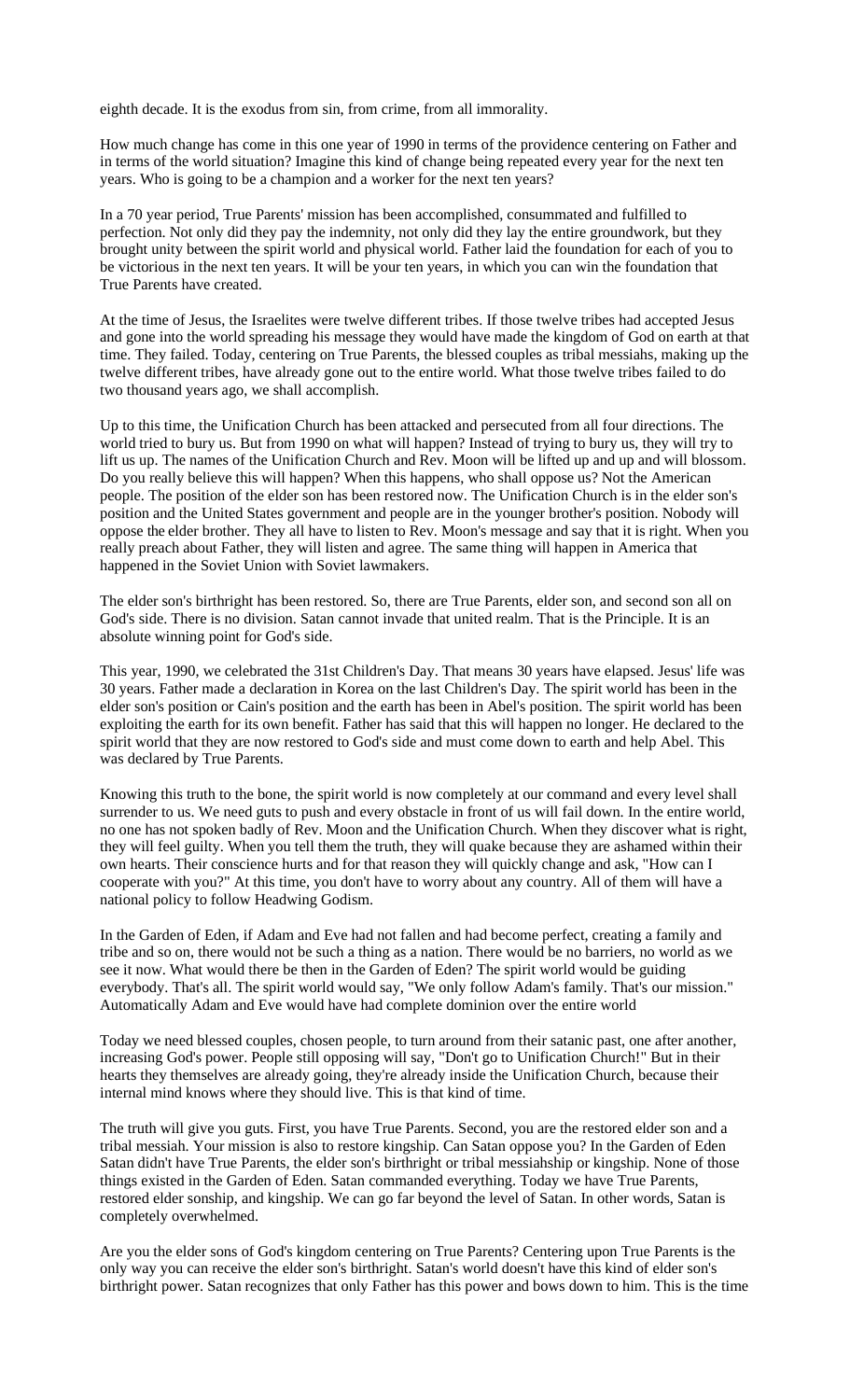of judgement. Have confidence that you have this power. True Parents have restored the elder sonship.

Maybe you don't really know and you're unclear about Cain and Abel restoration. Even if you have not known the Divine Principle too clearly, at this time today you can listen to True Parents and have guts. First, you have True Parents. Centering on True Parents, you have become a true son, based on the true restored elder sonship. If you pledge that to Father today, every one of you will be forgiven. Not only will you be forgiven but you will be given that right as you raise your hands and pledge. (Shouts of "Yes, Father!" and applause.)

The Soviet Union and United States have to pay attention to Rev. Moon. They have a special department: The Bureau of Rev. Moon. They have to keep records of what he is doing every day. They not only have to pay attention to Rev. Moon, but they also pay attention to Unificationists. They recognize that Rev. Moon has been victorious and that his predictions have been correct for the Moscow Rally. So many things that Rev. Moon has predicted have been realized. Rev. Moon said that communism would crumble after 73 years. After exactly 73 years, it crumbled. The governments of the entire world have to pay attention to him. The so-called Moonies have become very important. People will look at you and think "He is just like Rev. Moon. He even looks and acts like Rev. Moon." Why is that? Because you have the elder son's right and you can speak with authority.

Don't act like beggars. You are commanders-in-chief Don't bow down. Have pride in being elder sons of True Parents. Tell people, "Don't you want to go to Heaven? Come with me." You don't even have to explain to your little cousins, nephews, brothers and sisters. All you have to do is say, "Come with me. Listen to your elder brother, your elder sister." You understand clearly the most truthful way. Look so serious, so confident, so gutsy and they will follow you.

Increasing the membership, therefore, should be no problem. It will be easy for ten people to join in a month from one member's effort. You can do it. We have a weapon that can defeat even the most intellectual people in the world. No intellectual, east or west, can challenge the truth. There is a lot of buzzing here and there, people talking about Rev. Moon, Godism, and Headwing. All the major cities in America are talking about Rev. Moon. In the meantime, those dead skeletons of the valley shall revive.

Use your mouth at this time like a crazy person, never keeping it shut. American women, your time has come! Be noisy and shout out the news.

When Father was in Korea, he initiated a gigantic crusade as a preparatory campaign for the reunification of North and South Korea. A rally is going on all over the country right now in Korea. The basic mission of Korean members now is family restoration. They are saving their families, 120 tribes. Father ordered a core group of four thousand in Japan who are going out to restore families. Japan's mission is not only restoring men and women, but restoring money, too. Eve's country has to feed the world, like mother's milk.

What about America? Do you want to fall behind Japan? America is the archangelic country. Therefore, your job is to influence the rest of the world. America will influence the world's five billion people. All five billion people of the world are the children of the archangel, so the archangel nation should go out and restore them, including the Soviet Union. Then you must move on to Asia. Asia is the home of humankind because the Adam nation is there, also Eve's nation, the father and mother countries.

In the Garden of Eden before the fall, there were Adam, Eve and three archangels. As it was sown then, it is being harvested now on a worldwide scale of nations. Korea is the Adam nation, Japan is the Eve nation, and the three archangels are the United States, the Soviet Union and Red China. In Japan, the Eve nation, the women are controlling the money. A women's purse there is always full. Japan is pulling all the United States' money away and putting it into its own pocket. The archangel doesn't deserve to have property, but can only follow. The mother, Eve, is custodian of the property. The United States will go down economically. Japan will buy up more and more property. But in order to continue to enjoy this prosperity, Japan must help Korea. Japan must realize that it is not Japan's money; it is Eve's money to be used for the sake of Adam, for Rev. Moon and Korea's unification. Japanese wealth has to be contributed for the unification of Asia and the unification of the world.

The Japanese people today have a large purse and they don't know what to do with it, where to store it. They are trying to find their husband. Japan maybe finds some attraction even in Kim Il Sung; after all, he is also Adam, though a false Adam. How ridiculous! The True Parents are in South Korea! Whatever perspective you take, history fits perfectly so that only one direction remains, God's direction.

Father called this important conference today to proclaim to you that you are elder sons centering upon True Parents, and this means that you must not love your husband or wife or children just for your own sakes. Your tradition is to sacrifice your families in order to go out and restore your relatives. Blessed couples, your mission is to create a heavenly family tradition that expands into the level of your own relatives and neighbors. This is a messianic duty, a tribal messiah's duty. So far you have been paying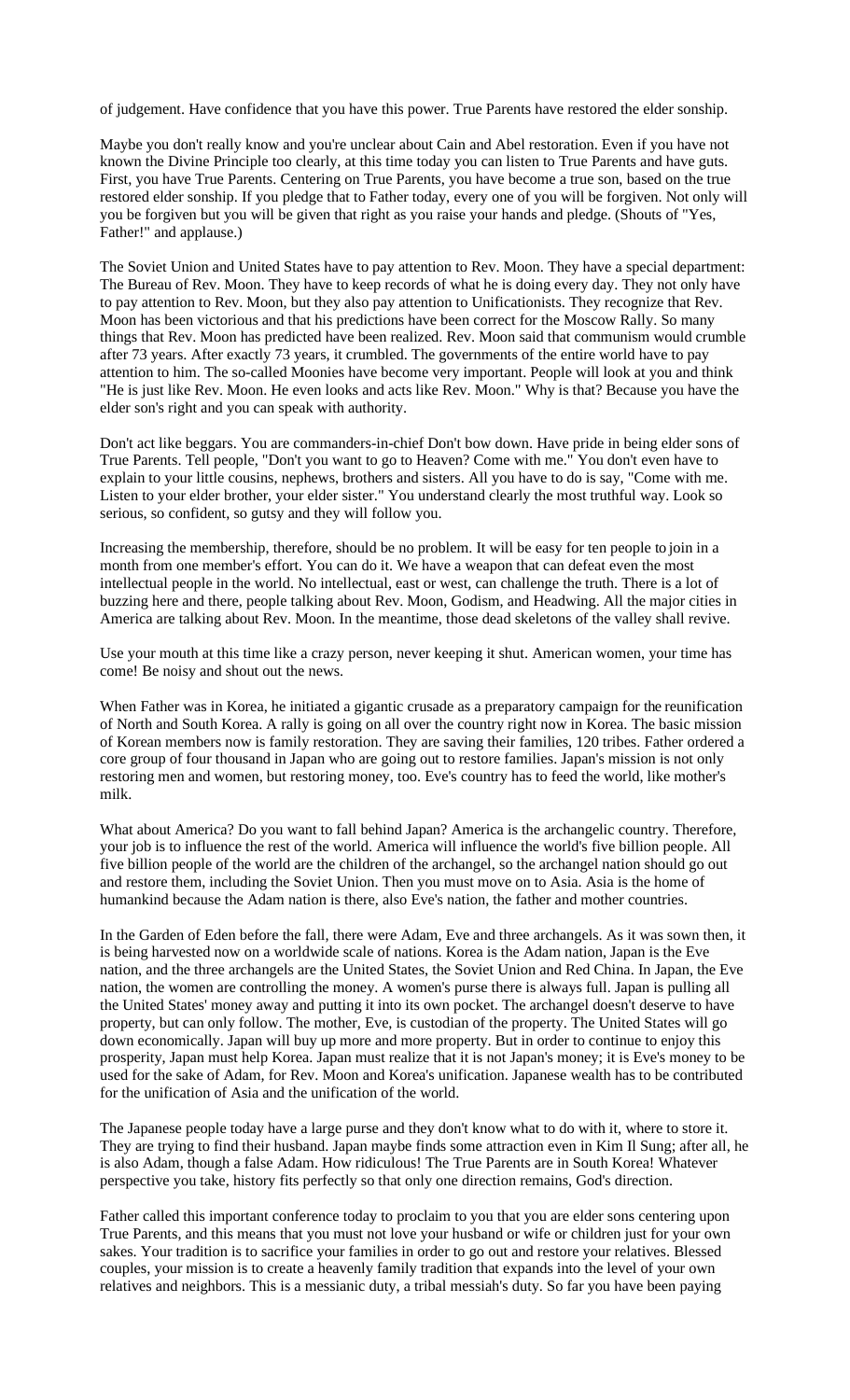indemnity, but now Father fulfilled all the conditions of indemnity and you are going to harvest for the sake of the tribe and the nation.

In one word, the tradition of the family is True Parentship. You will be imitating True Parents. True Parents have given their entire lives for the sake of creating this foundation. You are doing the same, giving your entire lives for the restoration of the foundation upon which your own relatives, your tribe and your neighbors can be restored. From now on, your assets will not be the size of your bank account, but how much you give yourselves for the sake of heaven in order to establish True Parent's tradition, the eider son's tradition and expand it for the sake of the world. According to those assets, your eternal life will be determined.

God invested every ounce of energy, not saving one ounce of energy, one drop of blood or sweat. By the same token, you are going to invest everything for the sake of setting up the tradition of the true heavenly family. You will invest husband power, wife power, children power, everything you have to expand the True Parents' family.

You must reach 120 homes. All numbers can be found in that number. Christianity began with 120 disciples of Jesus. Before Pentecost, 120 disciples were praying in an upper room. Armed with an incredible power of spirit that came down, they went out and started Christianity worldwide. Today you are going to do the same. You are like those 120 disciples. Your power is True Parent's power.

As a tribal messiah you will eventually even have the power to do matching and give the blessing. You will have this power because you will be Father's chosen ancestors, exact replicas of True Parents. You can work right in your immediate area, dealing with your own brothers and sisters, your parents, aunts and uncles, and neighbors. This work is most important. When you do this job successfully, you don't have to worry about the nation or the world. Father has already taken care of that.

Korea's unification will become a natural result of True Parents' success. Nobody else will do it, but even True Parents cannot do it until you lay your own foundation. North and South Korea are dialoguing, but there is still a lot of distance between Kim Il Sung and South Korea. But Kim II Sung will surrender naturally to Father, not by force or bullets or bombs or war. Do you think that Gorbachev and all the Cabinet members and Congressmen who are listening to Father do so at gunpoint? No, it is a natural result of Father's foundation. The natural surrender of Kim II Sung is possible because of the worldwide atmosphere and circumstances and providential timing. Therefore, you are going to do your own duty in laying the tribal foundation and moving toward the restoration of kingship. Your own tribe in away is a small kingdom and you are like a king and queen.

Father created the atmosphere now so that national leaders have to recognize Rev. Moon's position. In other words, they will come to the conferences and want to learn Rev. Moon's ideology and world view.

Father has been receiving all the persecution on your behalf. You don't have to go out and receive persecution anymore. You are going to win with gutsy declaration. You know God's timetable.

I want you to know that Satan is always there. He has not completely disappeared. Satan has been so tenacious up to this moment, like a bulldog who bites and never releases. He has been absolutely aggressive. Therefore, God's strategy from now on should be to do more than Satan in order to win Satan's world. We should go beyond Satan's level in being tenacious. Do you understand? That is the place where the liberation of God will take place. God's age old dream shall become a reality. Everything will be fulfilled when you determine to practice such loyalty to God and True Parents so that you surpass Satan's level of tenacity. When you do that, God's heart will be moved.

Is that only true for a husband, and not for a wife? You are not so dumb! Wives, do you say to your husbands, "I'm missing your nice bedtime conversation'? Do you say to them, 'Why don't you go to college and get a diploma? Why don't you make more money? Somebody bought a house, why don't you buy a house?" Father is always tuning in by a special channel to your nighttime conversations. Is that a restored Eve's or a fallen Eve's action? It is the action of a fallen Eve. American women have to know that. This action makes one an enemy to God. You must look from God's perspective and the Divine Principle viewpoint. Don't do any more evil Eve's night talking!

Of course, Father himself does bedtime talk, but if Father himself listened to every word Mother said do you think he would have accomplished all he has today or attained such a standard? That is what is called the power of dominion, or subject power. Adam lost that power. You men don't be dumb husbands! When you hear such bedtime talk coming into your ears, block it out. This is very important. You must encourage each other with heavenly bedtime talk about how to serve True Parents better and proclaim their truth better. So, if your wife keeps giving you fallen Eve's talk, then you stand at the door and say, "No entry! Husband absent!" Tell your wife, "Dear, your husband is absent today. He is going out to do more work for heaven."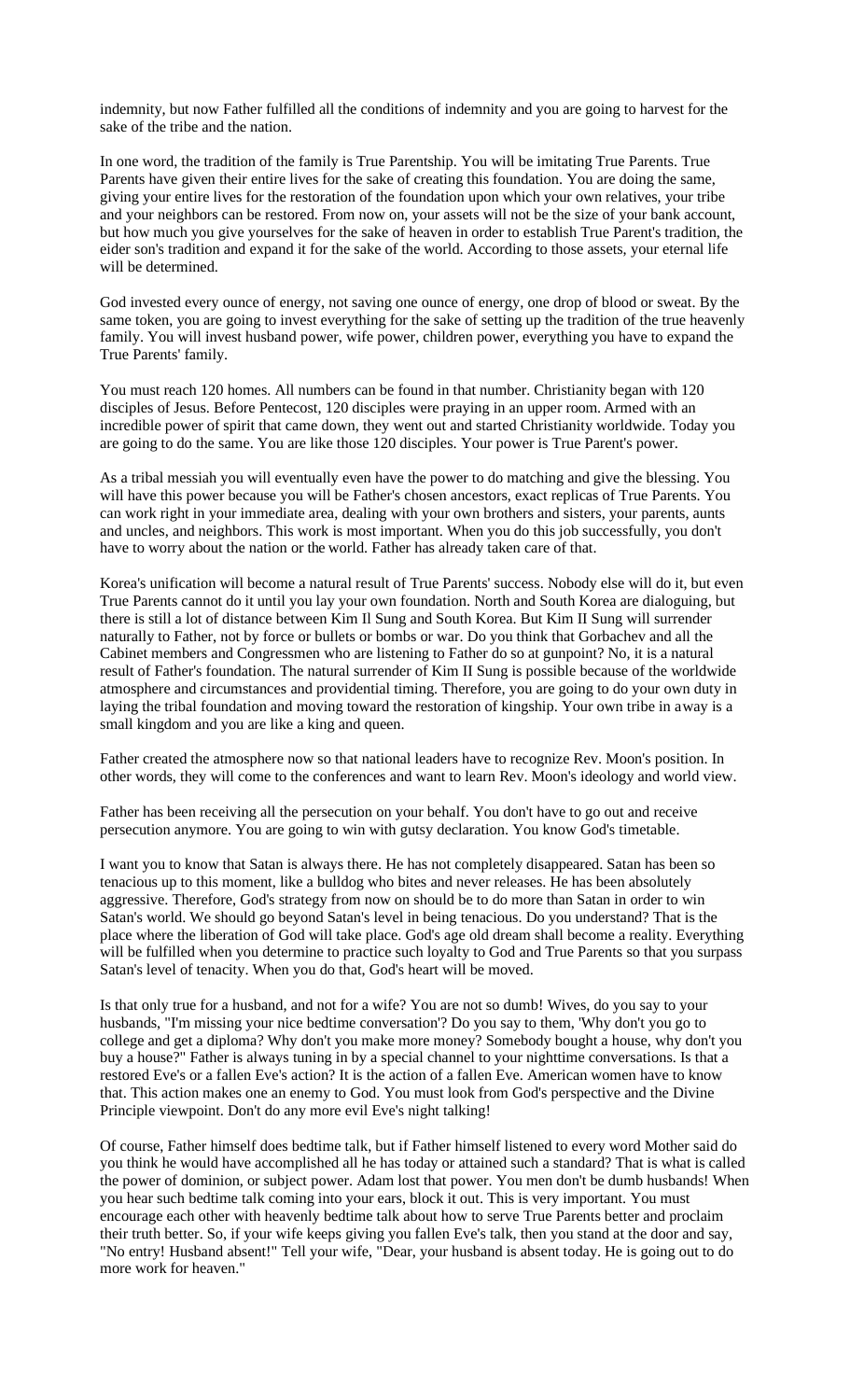Father is speaking very clearly to you. I don't think Unification Church women, particularly blessed wives, would violate Father's principle, would you? Raise your hands, those who won't violate Father's principles. Thank you.

When the time came for the Israelites' exodus, there was compassion even for the Egyptians, and a desire to save them. Today, we have to likewise broaden the horizon. Christianity is our elder brother. They are Cain, yet our elder brother. We have to bring them home. That's our job, too. In other words, wherever your power can reach, in whatever direction, whether it is to a relative, to the government, to Christianity or your neighborhood church, or to your home church area, that's where you should apply it to get a result.

Father has created an extraordinary organization. All the leadership is paired; in other words, one is Cain, the elder brother and one is Abel, the younger brother. They both are Father's disciples, working together, as Cain and Abel. Because of the fall of man, the mind and body have been separated and the body has been governing the mind. Restoration is the opposite: the mind governs the body. Father created the mind organization and the body organization and the mind organization will govern the body organization. Unification Church work has two dimensions: one is mind-like work, preaching, teaching workshops and witnessing. This is direct church work. On the other hand, our member's businesses, stores, restaurants and so on are body-like missions. The two have to harmonize together under the mind. United together, the body should serve the mind.

Until now, Father hit the mind side too hard and the external side was in danger of being destroyed. The mind side or church side has been persecuted by the Christian churches and has had a difficult time. But if the external side is strong, it can rebuild the church immediately. Absolute minus creates absolute plus. This has been the situation. Now, governments are supportive of Father's external projects. This means the church will never be attacked and can stay strong. Therefore Father is now concentrating on the church or mind side. The external side is going forward by itself. Our members who work in businesses must realize that they are existing for the sake of the mind and that the most important thing is the mind side mission. Father will put less and less emphasis on the businesses or body side. Father should build up the mind side to take the subject position, otherwise it will not truly become the center of True Parents' messianic mission and develop worldwide. For that reason, the external side is automatically going to come to Father's side. That means the opposite side is going to follow the church side.

One of Father's most incredible and important accomplishments of 1990 was the creation of mind side harmony of the religious world under the name of The Inter-religious Federation for World Peace, organized during the Assembly of the World's Religions Conference in San Francisco. That was a strengthening of the mind side. On the body side, Father created in the political world the International Federation for World Peace. The two work together like mind and body.

The elder son's position is the mind's side position and the younger son's position is the body's side position. When the mind's side is absolute, the body's side automatically follows. When the elder son's mission is sufficiently fulfilled, the body's side will automatically come. The Divine Principle viewpoint says that when there is an absolute subject, the object is drawn to go the same way.

If you don't accomplish your responsibility, your foundation will be taken away by the people around you. So many people will realize Father's truth and will want to do the work. They will come into your territory. I want you to understand that a new breed will be coming by the thousands and hundreds of thousands and millions. They will be so quick to realize Father's goal and claim their own territory and you will be taken over. They will kick you out. The Bible says that the first shall be last and the last will be first. Look at the Soviet Union.

Father came to Washington last week and gave all the leaders assembled there his message. He said that communism is working with laborers and workers with the goal of making a workers' utopia While communism has been working with poor people, the United States or bourgeoisie has never concerned itself with needy people. Let's say there are 180 different countries in the world with 180 different standards of living. The United States can only deal with the top several nations and cannot reach or understand most of the rest. It does not want to go down to their level. Only Rev. Moon's people in America can go down to the very bottom level of nations. They can also go to the very top. The Soviet Union also is very flexible, able to go up or down to the very bottom They can relate to poor people.

The Soviet Union is now in competition. Students, professors, government people, business people, laborers and even taxi drivers will say, "We are going to beat the United States. We are going to do better than them. We are going to work harder. Once our system is changed, we are going to do better than them." Soviet people have been trained for 73 years and are disciplined people. Once they know Father's truth, they will say to Bo Hi Pak, "You are one of the closest disciples of Rev. Moon, but I am going to surpass your standard and take over your position." They will have that kind of ambition. This is not a concept, but a reality. I don't want you to be kicked out and lose your own territory. That's why I want you to quickly cover 180 different levels.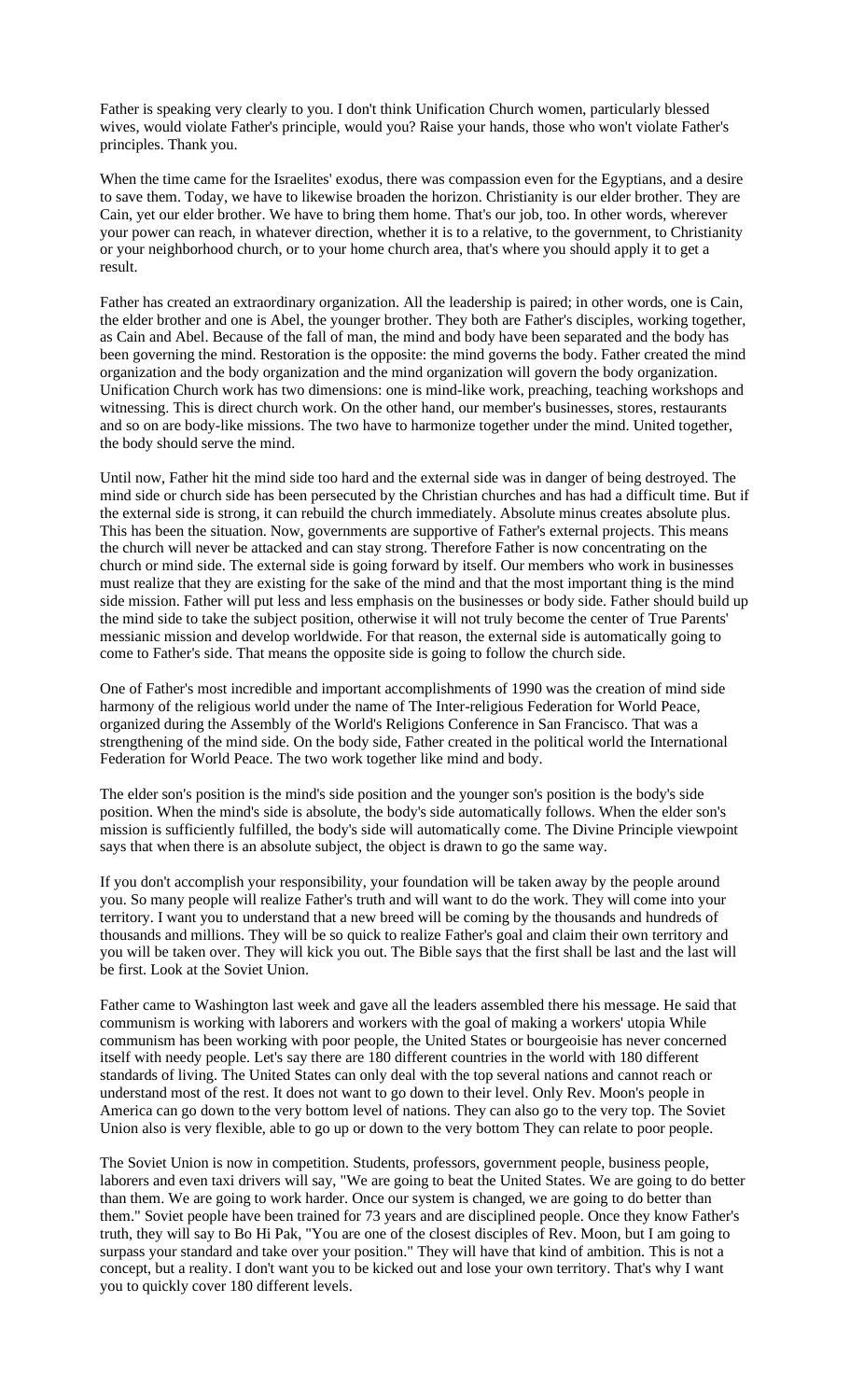Approximately forty years ago, the conditions were set for God to allow Christianity to unite with Father and create the kingdom of God on earth. That opportunity was lost. Father has laid the foundation again and another opportunity has come. This is the time. Forty years later, what has changed? Now the world is recognizing Father and uniting around him. So, are you going to go down or rise up? Is Father speaking out of the Principle and providential will or out of whim?

This is the final, final opportunity. Get down to work with your own family first so that your own family and tribe will become True Parents' family as well. We have only one problem to resolve: the problem of our body. The body is object, not subject. Mind is subject, but body is always trying to crush it.

The world is becoming smaller, meaning more and more united. Look at Europe, at the Soviet Union and America, at North and South Korea. East and West Germany have been united. Father also created the unification of the religious world. The Assembly of the World's Religions has become a reality. Christian churches only have to follow the lead of the Unification Church. On the mind side everything is linked and united. The problem is the body side. It is hindered and hampered. The church is united The world is going to be united, no problem. The only problem is you, your mind and body. Your mind and body shall be united so that you live up to Father's expectations, then your mission shall be accomplished. Father accomplished everything else, only the unity of your mind and body remains. Your body is on Satan's side! This is the last objective in our struggle.

Your body is worried about things like, "Oh, we have been married fifteen years and we don't have a home. My children cannot go to school anymore." Father has the same problem, but did he give up the Unification Church mission because of that? Absolutely not. You have to know very clearly the timetable of God from the providential point of view. Go out and restore the elder son's position. Conquer your body, don't let Satan conquer it. Don't let Satan even come near your body. Your mind will conquer your body. You are disciplined men and women now.

True Parents are merciful parents. Many Cain type people deserve to die. True Parents come not to destroy, but to restore. Even though we are not directly God's heirs and are even Satan's heirs, still we are the children of Adam and Eve. There is nothing to do but restore everyone. You must have pride in your lineage. It is different from the fallen lineage. The situation of the American family is horrible right now, so many step-parents and stepchildren and so many fatherless children. We must have mercy on them and restore them. If you put away your children in an orphanage for this purpose, God will protect them. They will not die, they will not starve.

The time has come. Your problem with your body can be resolved. Use your mind and don't let your body conquer your mind.

American women are too talkative. At this time Father wants to use you talkative women to talk about the Principle, about elder sonship and True Parents.

There is a great time ahead of us. A wonderful life is ahead of us. You will be treated by society as VIP's, like kings and queens. You want to follow Father wherever he goes, don't you? By the same token, when you are in True Parents' position, the people in the second son's position to you will want to follow you.

You have ammunition and you have a weapon. All you have to do is fire it. This weapon doesn't kill people, but revives them. You didn't create that weapon of principle. Father did When those true love words are fired and resurrect people, they shall grab you and shout, "Mom! Dad!" Then you will say, "I am like a father!" You may even forget True Parents! It's okay, as long as you truly come into True Parent's position. Will you really forget Father? (No!)

Many times in the past when a mission was given you sighed and complained about endless work. This time will you do that or be excited to go out and have fun doing it? Be proud of yourselves, sitting here listening to True Parents directly. How many people in the world can do that? What a great privilege. How can you not fulfill? It's almost as if you landed on a treasure island with nobody there and God said, "It is yours, take it!" The great treasure is yours, all you have to do is accept it and obey Father. It is worthy of every ounce of your blood, sweat and labor. Even if you commit everything you've got, still you will not have paid enough.

When we all end up some day in the spirit world, I want to see your faces. To those who are participating in Father's order today, I want to be able to say, "You are my son. You are my daughter." To those who did not obey and cooperate, I will say, "When did I see you? Get out!" It doesn't matter if you are a blessed couple. The definition of a blessed couple is obeying True Parents and becoming their champion. You are going to invest 100 percent and witness and get spiritual children. That 100 percent will be multiplied. You will not regret it. You will be so excited you cannot stand still and will want to joyfully volunteer. If Father asks you to go one mile, you will want to go three miles, five miles, ten miles. Next year, 1991, will be that kind of year.